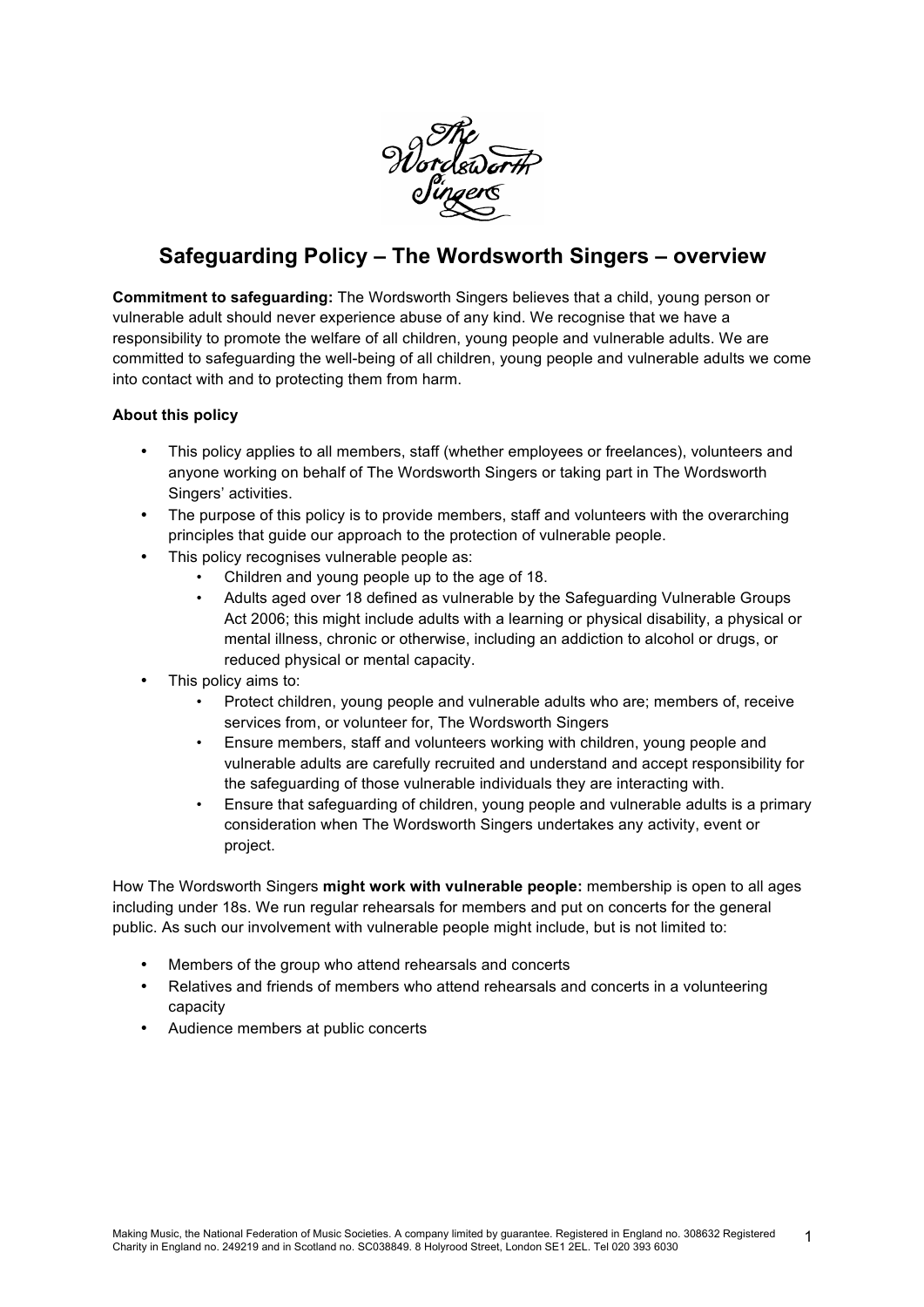**Named safeguarding person:** Mrs Janet Hornby is The Wordsworth Singers' Safeguarding Officer, and has responsibility for safeguarding issues. All queries and concerns relating to safeguarding should be referred to the Safeguarding Officer in the first instance.

Any projects, events or other activities that will involve vulnerable people must be planned with the involvement of the Safeguarding Officer and in line with established procedures and ground rules (see below).

**Procedures and ground rules:** A further document – 'Ground rules, ways of working and procedures' is available and forms part of this policy.

**Policy review:** This policy will be reviewed and amended (if necessary) on an annual basis by the Administrator and Trustees (Committee) of The Wordsworth Singers. It will also be reviewed in response to changes in relevant legislation, good practice, or in response to an identified failing in its effectiveness.

## **Safeguarding policy – The Wordsworth Singers**

### **Ground rules, ways of working and procedures**

This document forms part of The Wordsworth Singers' Safeguarding policy

- The policy applies to; all members, volunteers and anyone working on behalf of The Wordsworth Singers or taking part in The Wordsworth Singers' activities.
- The purpose of this policy is to provide members staff and volunteers with the overarching principles that guide our approach to the protection of vulnerable people.
- This policy recognises vulnerable people as:
	- $\circ$  Children and young people up to the age of 18.
	- o Adults aged over 18 defined as vulnerable by the Safeguarding Vulnerable Groups Act 2006; this might include adults with a learning or physical disability, a physical or mental illness, chronic or otherwise, including an addiction to alcohol or drugs, or reduced physical or mental capacity.

This document includes:

- Recruitment practices around safeguarding
- Ground rules and ways for working regarding safeguarding of vulnerable people
- Procedures for raising safeguarding concerns and incidents of abuse
- Procedures for dealing with concerns and incident of abuse

#### **Recruitment practices around safeguarding**

If an existing or potential new member, staff member or volunteer will be working with vulnerable people as part of The Wordsworth Singers activities the appropriate level of DBS will be requested before that work is undertaken.

The level of DBS check required will be decided by the committee and in line with DBS rules regarding regulated activity. The results of any check to inform a decision will be used confidentially and in line with The Wordsworth Singers equal opportunities policy.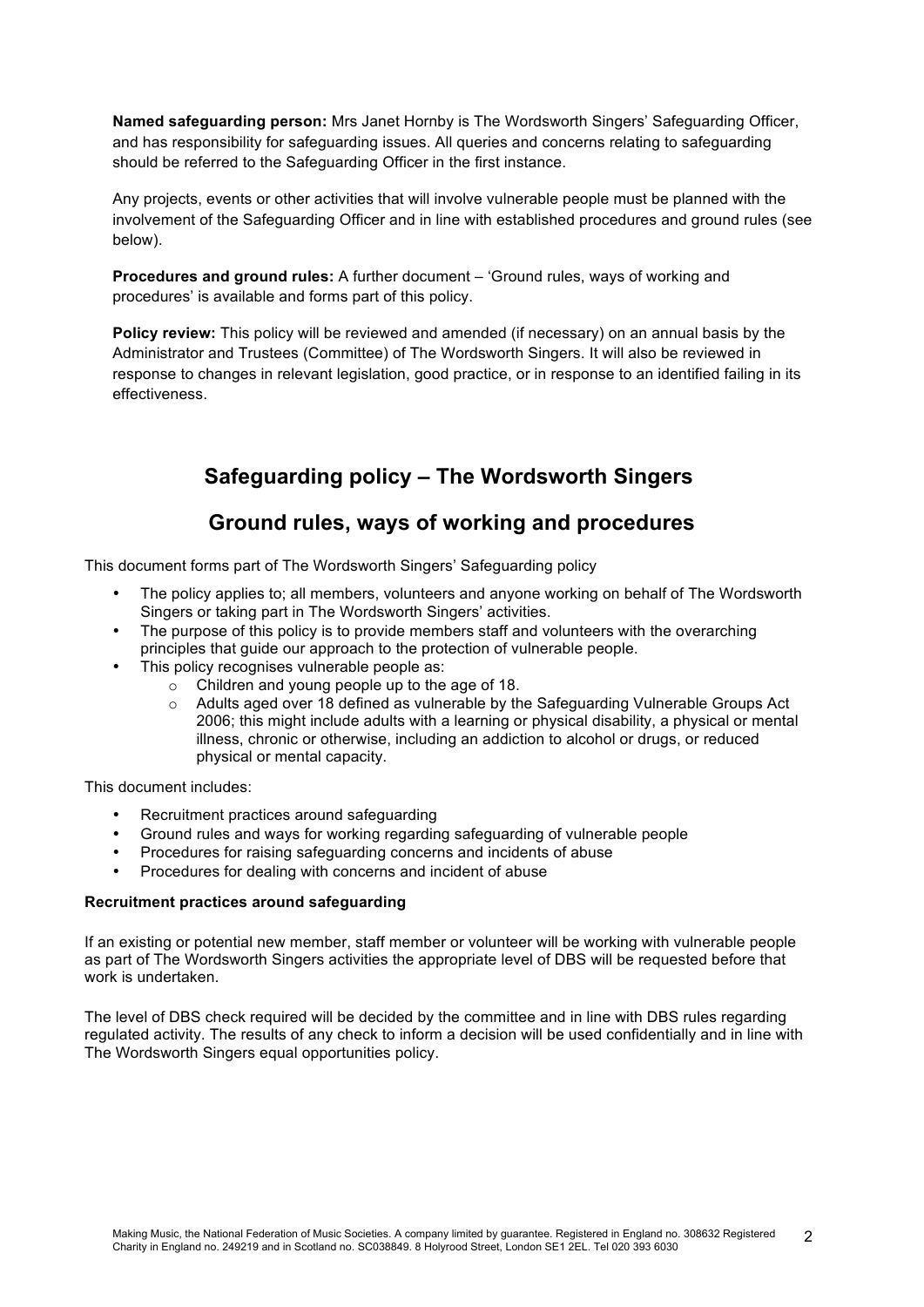#### **Ground rules and ways for working regarding safeguarding of vulnerable people**

When The Wordsworth Singers organises an activity or event where they will be responsible for vulnerable adults they will ensure:

- Planning is carried out in line with this policy and procedures.
- The event is attended by an appropriate number of DBS checked adults this will be a minimum of one but more when practically possible.
- Where practically possible the total number of adults in attendance (not necessarily DBS checked) compared with the total number of children will be in line with the ratio table below - as per Ofsted recommendations.
- There is a main contact for safeguarding on the day this will be an individual who has been DBS checked.
- The main contact has access to emergency contact details and other relevant details (e.g. information about picking up arrangements for vulnerable people).
- That if vulnerable people of different gender will be taking part in activities adults of different gender will be in attendance too.
- A vulnerable person is not to be left alone with an adult, unless that adult is DBS checked and carrying out regulated activity.
- Two adults (one DBS checked) should be the last to leave a venue once the activity has finished.

| Childs age | Number of adults | Number of children |
|------------|------------------|--------------------|
| $0 - 2$    |                  | ົ<br>w             |
| $2 - 3$    |                  | 4                  |
| $4 - 8$    |                  | 6                  |
| $9 - 12$   |                  | 8                  |
| $12 - 18$  |                  | 10                 |

Child to adult ratio table

**Working with parents/guardians:** If a vulnerable person wishes to take part in The Wordsworth Singers' activities written permission (email is fine) should be obtained from parents/guardians where appropriate, and before the activity takes place. Written permission should include: emergency contact, details of any relevant pick-up arrangements – including permission for another adult to pick up the vulnerable person after the activity has finished.

#### **Procedures for raising safeguarding concerns and incidents of abuse**

- If any member, staff or volunteer in The Wordsworth Singers witnesses, suspects or is informed of a witnessed or suspected case of abuse they should immediately report it to the Safeguarding Officer.
- If the Safeguarding Officer is not available, or is involved in or connected to, the abuse, it should be reported to The Wordsworth Singers' Chair, or Administrator.
- If an individual wishes to report an incident of abuse against themselves they should report it to the Safeguarding Officer or an individual they trust.